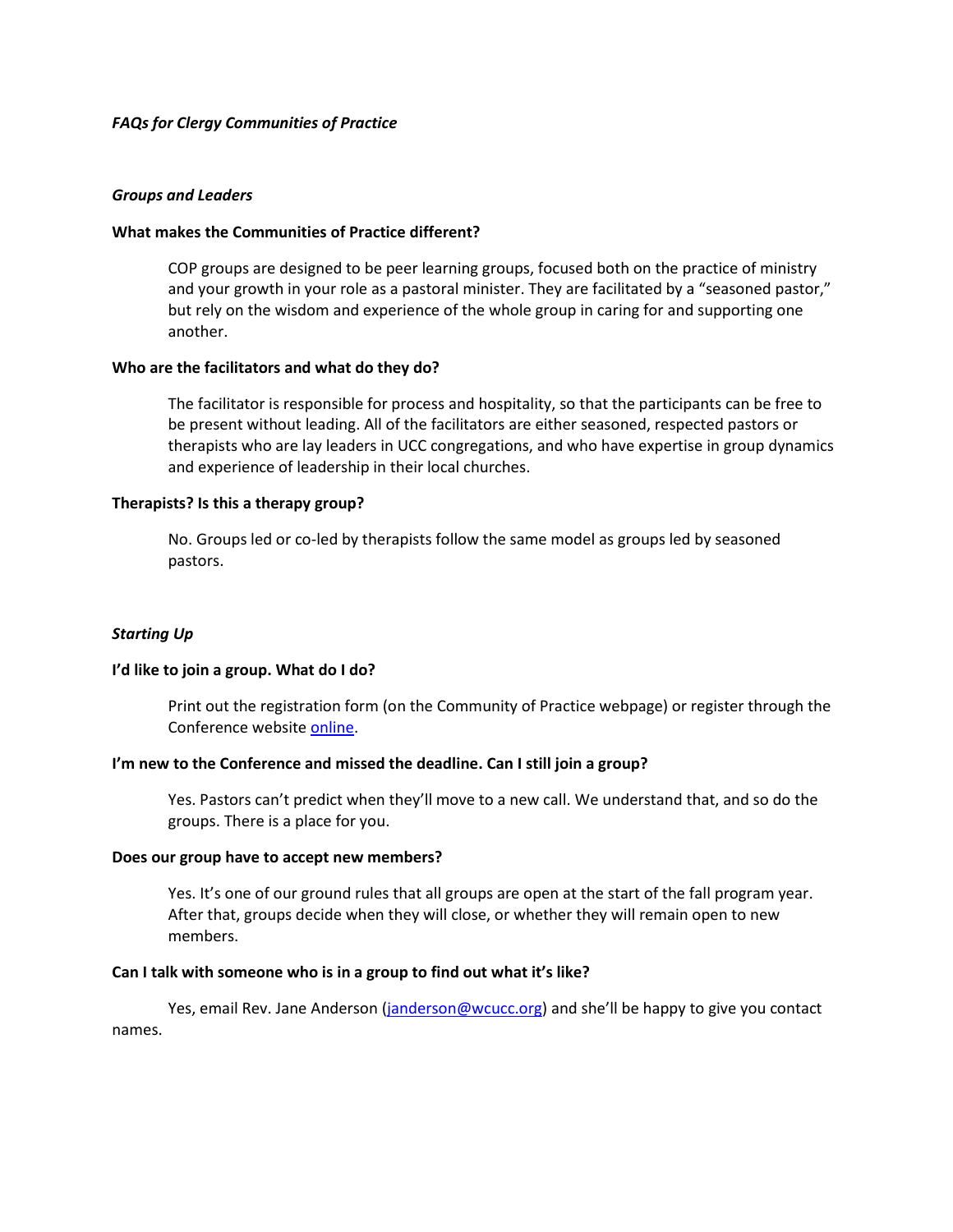## *Groups*

#### **How are the groups put together?**

Jane Anderson and Cathy Wille put the groups together after the fall registration deadline. We take lots of things into consideration, but two of the most important factors are *affinity* (will these people feel good about each other and trust each other?) and *geography* (often a challenge in Wisconsin). We recruit leaders who are located all over the state so there is a wide geographic range in group locations.

In our experience, the matching of participants with groups is pretty obvious about 90% of the time. But we do face some real challenges that are almost always created by geography and distance. You may be offered a group which seems just too far for you to drive. Please let us know, and we'll try to offer an alternative. We are deeply appreciative of your understanding of how hard it can be to put groups together in a state where we don't always have roads located where we need them to be.

# **There are some colleagues in my area that I'd love to meet with in a group. Can we form our own Community of Practice and be part of the program?**

Yes, we encourage you to assemble your own group if you're interested in doing that. We will find a facilitator for you.

### **How do I know where and when my group will meet?**

Groups make their own decisions about scheduling meetings, based on everyone's availability. You will be contacted by your facilitator to work on this.

#### **I've been in clergy support groups in the past. After a few meetings, hardly anyone shows up.**

One of the first things that groups do together is create a covenant. Attendance is taken at every meeting. We expect everyone to take seriously the commitment to be present for and with their colleagues and to make the group a priority in their calendar. This means, for example, scheduling funerals for a different day.

# **And sometimes no one wanted to show up because the meetings just disintegrated into complaining or competing.**

This is the number one reason clergy stay away from groups. We work hard to create a culture of learning, support, and care in our groups. This model makes that possible, through the presence of a facilitator, the format for the time together and, above all, through the development of a covenant in which we commit to a common, non-complaining, purpose.

# **We're all human. There is a person with whom I do not want to be in a group, or a facilitator with whom I do not want to work. What do I do?**

Understood. We want this to be an experience you value and look forward to. If there's something you think we should know when we put the groups together, please tell Jane (920- 540-2586). This information will not be shared and you will not be in a group with that person, no questions asked.